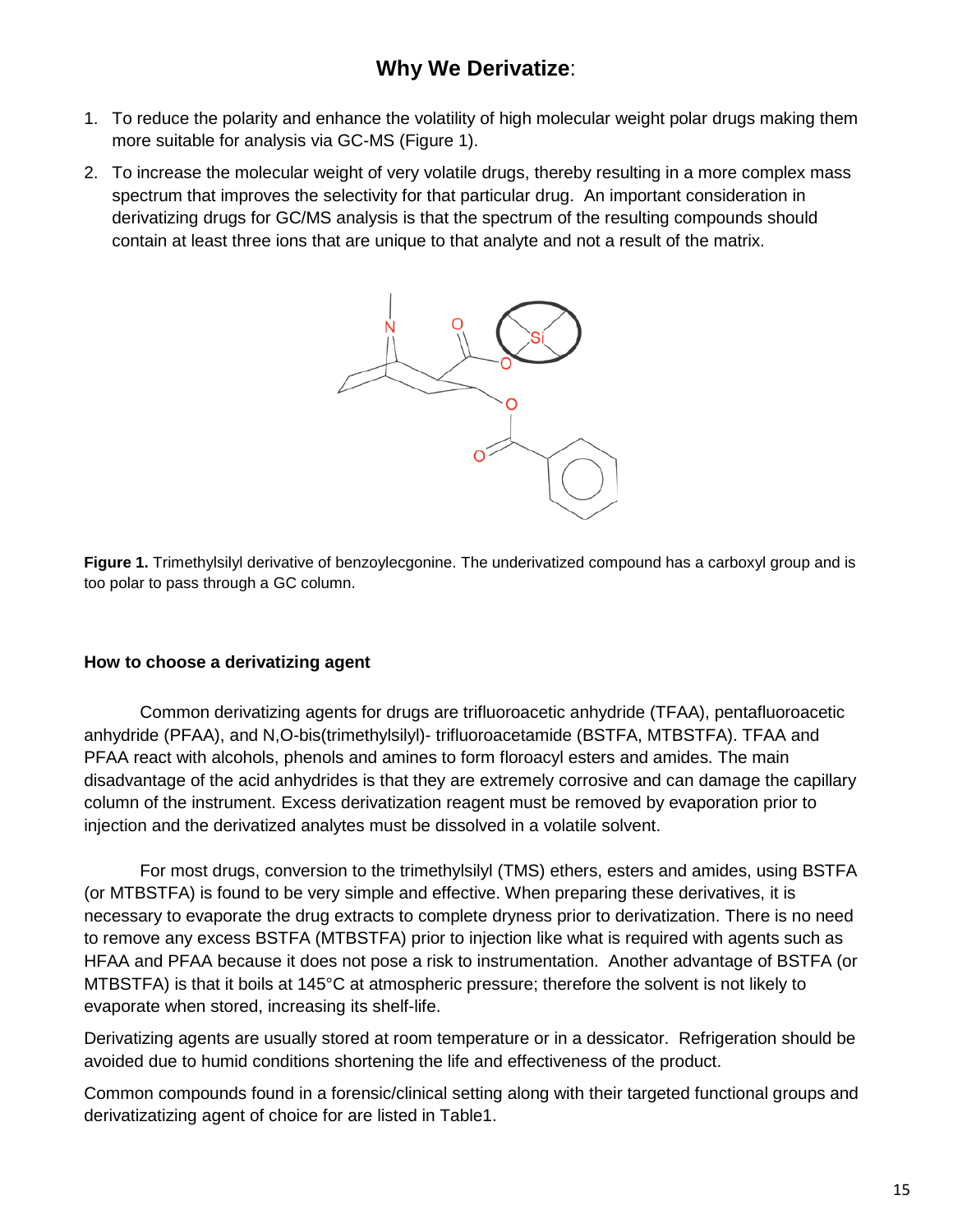|                                                        | <b>Derivatized Functional</b>        | <b>Derivative</b>                                                                                                          |
|--------------------------------------------------------|--------------------------------------|----------------------------------------------------------------------------------------------------------------------------|
| <b>Drug</b>                                            | Group                                | (BSTFA unless other                                                                                                        |
|                                                        |                                      | specified)                                                                                                                 |
| amphetamine                                            | $-N2H$                               | Spectrum of BSTFA derivative<br>not definitive; therefore<br>prepare the 4-<br>carbethoxyhexafluorobutyryl<br>amide (4-CB) |
| methamphetamine                                        | $-NH2$                               | Spectrum of BSTFA derivative<br>not definitive; therefore<br>prepare the 4-<br>carbethoxyhexafluorobutyryl<br>amide (4-CB) |
| phentermine                                            | $-NH2$                               | Spectrum of BSTFA derivative<br>not definitive; therefore<br>prepare the 4-<br>carbethoxyhexafluorobutyryl<br>amide (4-CB) |
| cocaine                                                | none                                 |                                                                                                                            |
| benzoylecgonine                                        | $-CO2H$                              | <b>TMS</b> ester                                                                                                           |
| morphine                                               | -OH (two)                            | di-TMS ether                                                                                                               |
| codeine                                                | -OH                                  | mono-TMS ether                                                                                                             |
| 6-monoacetylmorphine                                   | -OH                                  | mono-TMS ether                                                                                                             |
| dihydrocodeine                                         | -OH                                  | mono-TMS ether                                                                                                             |
| hydrocodone                                            | enol $-OH$ formed from $=$ O         | mono-TMS ether<br>di-TMS ether                                                                                             |
| oxycodone                                              | -OH<br>enol $-OH$ formed from $=O$   | <b>TMS</b> ether<br>di-TMS ether                                                                                           |
| norcodeine                                             | -OH<br>$-NH$ <sub>2</sub>            | One peak: TMS ether and<br><b>TMS</b> amide                                                                                |
| hydromorphone                                          | -OH<br>enol $-OH$ formed from $=$ O  | mono-TMS ether<br>di-TMS ether                                                                                             |
| oxymorphone                                            | -OH (two)<br>enol -OH formed from =O | mono-TMS ether<br>di-TMS ether<br>tri-TMS ether                                                                            |
| phencylidine (PCP)                                     | none                                 |                                                                                                                            |
| 9-carboxy-11-nor- $\Delta^9$ -<br>tetrahydrocannabinol | -OH<br>$-CO2H$                       | One peak: mono-TMS ether<br>and mono-TMS ester                                                                             |